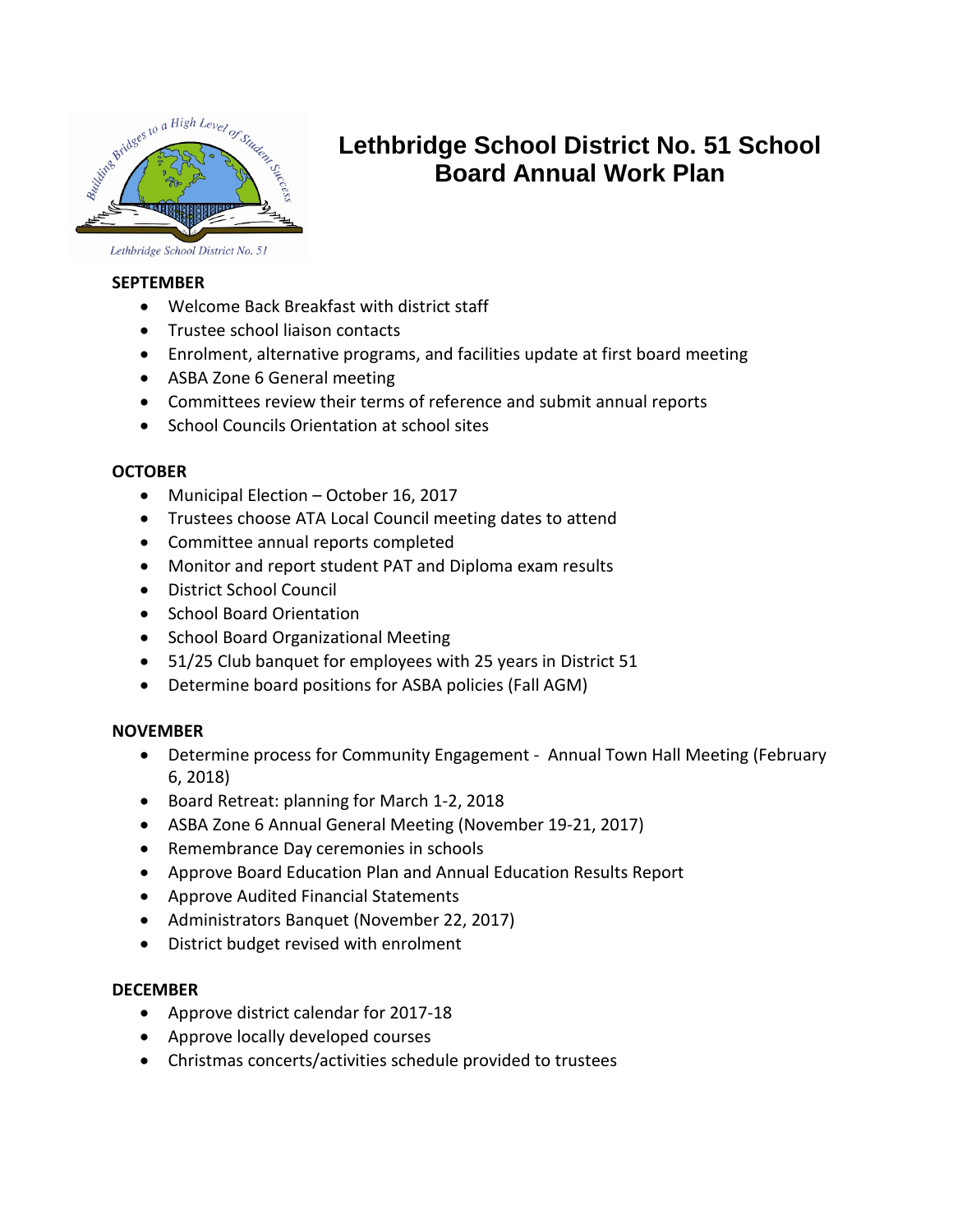#### **JANUARY**

- Approve Board budget belief statements and budget schedule
- Receive 1st quarter financial statements
- ASBA Zone 6 general meeting

#### **FEBRUARY**

- Town Hall Meeting
- Provincial Accountability Pillar Survey administered

#### **MARCH**

- Provincial budget announcement and implications
- Budget process commences
- ASBA Zone 6 general meeting
- Board Annual Retreat (establishing priorities)

#### **APRIL**

- Receive  $2^{nd}$  quarter financial statements
- Submit ASBA policy proposals
- Preparations for Education Week

## **MAY**

- Arts Alive and Well in the Schools
- ASBA Zone 6 general meeting and Edwin Parr Awards
- Determine board positions on ASBA Budget and Bylaws
- Approve administrator term appointments
- District Budget Stakeholders meeting
- District Budget approved in special Board Budget Meeting
- Review Accountability Pillar Survey Results
- Attend High School Graduation ceremonies (May/June)

## **JUNE**

- Administrators' Retirement Event
- ASBA Spring General Meeting
- Receive 3<sup>rd</sup> quarter financial statements
- Board Self-Evaluation
- District Retirement Banquet (June 6, 2018)
- Staff recognition lunches with trustee liaison schools
- Approve locally developed courses